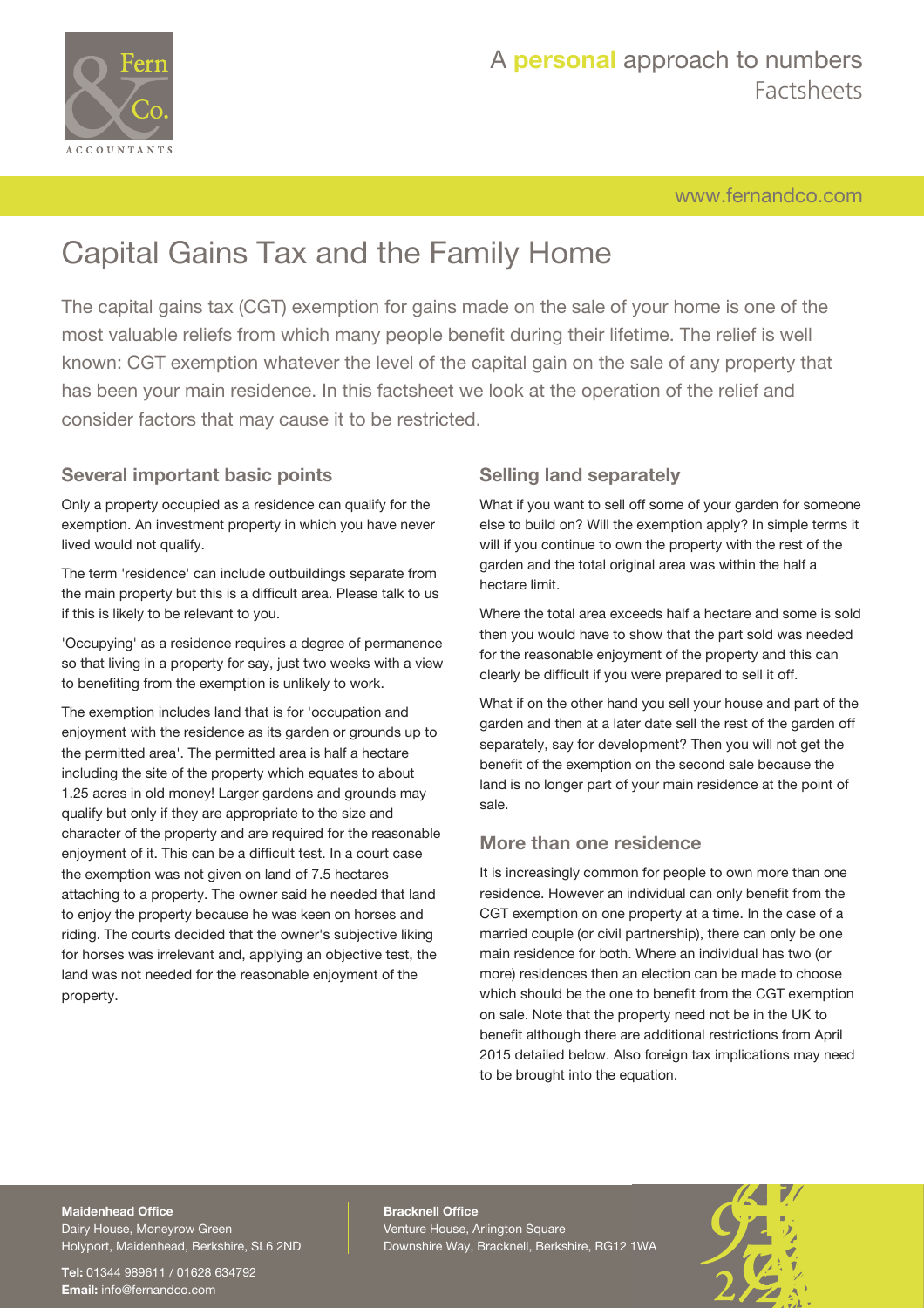

# A **personal** approach to numbers Factsheets

# [www.fernandco.com](http://www.fernandco.com)

The election must normally be made within two years of the change in the number of residences and the potential consequences of failure to elect are shown in the case study that follows.

Furthermore the case study demonstrates the beneficial rule that allows CGT exemption for the last nine months of ownership of a property that has at some time been the main residence. Where the owner of the property is in long term care or a disabled person, and meets the necessary conditions, they benefit from a CGT exemption for the last 36 months of ownership.

#### **Case study**

Wayne, an additional rate taxpayer, acquired a home in 2009 in which he lived full-time. In 2013 he bought a second home and divided his time between the two properties.

- Either property may qualify for the exemption as Wayne spends time at each - ie they both count as 'residences'.
- Choosing which property should benefit is not always easy since it depends on which is the more likely to be sold and which is the more likely to show a significant gain. Some crystal ball gazing may be needed!
- The choice of property needs to be made by election to HMRC within two years of acquiring the second home. Missing this time limit means that HMRC will decide on any future sale which property was, as a question of fact, the main residence.

Wayne elects for the second home to be treated as his main residence for CGT purposes. If say in June 2021 he sells both properties realising a gain of say £100,000 on the first property and £150,000 on the second property.

The gain on the second property is CGT-free because of the election.

Part of the gain on the first property is exempt. Namely that relating to:

- the four years before the second property was acquired (when the first property was the only residence) and
- the last nine months of ownership will qualify providing the property has been the main residence at some time.

The overall gain on the first property would be time apportioned between the exempt period and the period remaining chargeable.

# **Can you claim PPR relief on your property?**

A person's residence will not be eligible for Principal Private Residence (PPR) relief for a tax year unless either:

- the person making the disposal was resident in the same country as the property for that tax year, or
- the person spent at least 90 midnights in that property.

The rules apply to both a UK resident disposing of a residence in another country and a non-resident disposing of a UK residence.

### **New reporting and payment requirement**

It is important to note that from 6 April 2020 those liable to CGT on a residential property disposal must send a new standalone online return to HMRC and make a payment on account of the tax due within 30 days of completion of the sale. These requirements do not apply if the gains are covered by PPR.

#### **Business use**

More and more people work from home these days. Does working from home affect the CGT exemption on sale? The answer is simple - it may do!

Rather more helpfully the basic rule is that the exemption will be denied to the extent that part of your home is used exclusively for business purposes. In many cases of course the business use is not exclusive, your office doubling as a spare bedroom for guests for example, in which case there is not a problem.

#### **Maidenhead Office**

Dairy House, Moneyrow Green Holyport, Maidenhead, Berkshire, SL6 2ND

**Tel:** 01344 989611 / 01628 634792 **Email:** [info@fernandco.com](mailto:info@fernandco.com)

**Bracknell Office** Venture House, Arlington Square Downshire Way, Bracknell, Berkshire, RG12 1WA